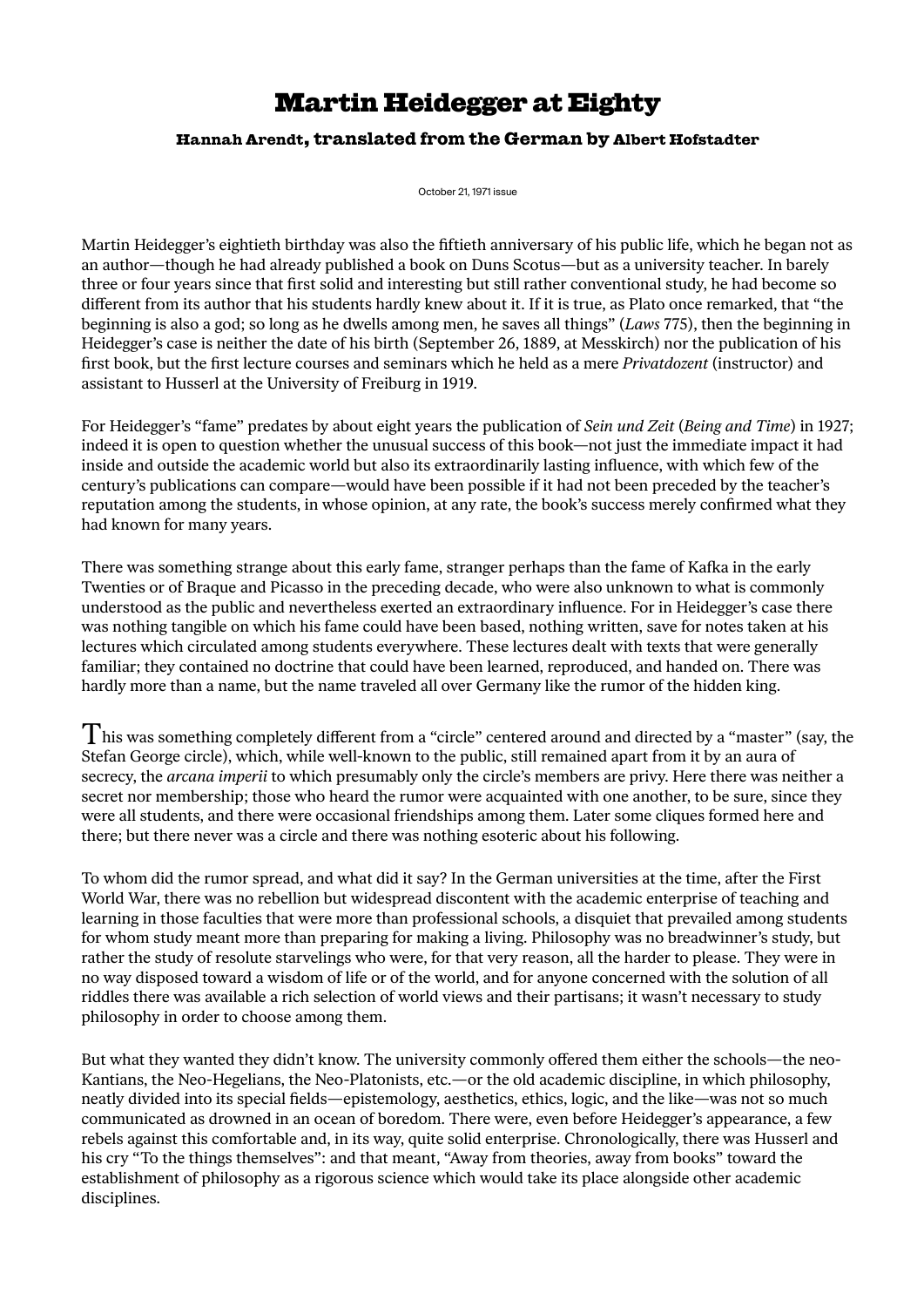This was still a naïve and unrebellious cry, but it was something to which first Scheler and somewhat later Heideger could appeal. In addition, there was Karl Jaspers in Heidelberg, consciously rebellious and coming from a tradition other than the philosophical. He, as is known, was for a long time on friendly terms with Heideger, precisely because the rebellious element in Heideger's enterprise appealed to him as something original and fundamentally philosophical in the midst of the academic talk about philosophy.

 $W$ hat these few had in common was—to put it in Heidegger's words—that they could distinguish "between an object of scholarship and a matter of thought" (Aus der Erfahrung des Denkens, [1](#page-5-0)947)<sup>1</sup> and that they were pretty indifferent to the object of scholarship. At that time the rumor of Heidegger's teaching reached those who knew more or less explicitly about the breakdown of tradition and the "dark times" (Brecht) which had set in, who therefore held erudition in matters of philosophy to be idle play and who, therefore, were prepared to comply with the academic discipline only because they were concerned with the "matter of thought" or, as Heidegger would say today, "thinking's matter" (Zur Sache des Denkens, 1969).

The rumor that attracted them to Freiburg and to the *Privatdozent* who taught there, as somewhat later they were attracted to the young professor at Marburg, had it that there was someone who was actually attaining "the things" that Husserl had proclaimed, someone who knew that these things were not academic matters but the concerns of thinking men—concerns not just of yesterday and today but from time immemorial—and who, precisely because he knew that the thread of tradition was broken, was discovering the past anew.

 $\Gamma$ he hidden king reigned therefore in the realm of thinking, which, although it is completely of this world, is so concealed in it that one can never be quite sure whether it exists at all; and still its inhabitants must be more numerous than is commonly believed. For how, otherwise, could the unprecedented, often underground, influence of Heideger's thinking and thoughtful reading be explained, extending as it does beyond the circle of students and disciples and beyond what is commonly understood by philosophy?

It was technically decisive that, for instance, Plato was not talked about and his theory of Ideas expounded; rather for an entire semester a single dialogue was pursued and subjected to question step by step, until the time-honored doctrine had disappeared to make room for a set of problems of immediate and urgent relevance. Today this sounds quite familiar, because nowadays so many proceed in this way; but no one did so before Heideger.

The rumor about Heideger put it quite simply: Thinking has come to life again; the cultural treasures of the past, believed to be dead, are being made to speak, in the course of which it turns out that they propose things altogether different from the familiar, worn-out trivialities they had been presumed to say. There exists a teacher; one can perhaps learn to think.

The pathways may safely be called *Holzwege*, wood-paths (after the title of a collection of essays from the years 1935-1946), which, just because they lead nowhere outside the wood and "abruptly leave off in the untrodden," are incomparably more agreeable to him who loves the wood and feels at home in it than the carefully laid out problem-streets on which scurry the investigations of philosophical specialists and historians of ideas. The metaphor of "wood-paths" hits upon something essential—not, as one may at first think, that someone has gotten onto a dead-end trail, but rather that someone, like the woodcutter whose occupation lies in the woods, treads paths that he has himself beaten; and clearing the path belongs no less to his line of work than felling trees.

For it is not Heideger's philosophy, whose existence we can rightfully question (as Jean Beaufret has done), but Heideger's thinking that has shared so decisively in determining the spiritual physiognomy of this century. This thinking has a digging quality peculiar to itself, which, should we wish to put it in linguistic form, lies in the transitive use of the verb "to think." Heideger never thinks "about" something; he thinks something. In this entirely uncontemplative activity, he penetrates to the depths, but not to discover, let alone bring to light, some ultimate, secure foundations which one could say had been undiscovered earlier in this manner. Rather, he persistently remains there, underground, in order to lay down pathways and fix "trail marks" (a collection of texts from the years 1929-1962 had this title, Wegmarken).

This thinking may set tasks for itself; it may deal with "problems"; it naturally, indeed always, has something specific with which it is particularly occupied or, more precisely, by which it is specifically aroused; but one cannot say that it has a goal. It is unceasingly active, and even the laying down of paths itself is conducive to opening up a new dimension of thought, rather than to reaching a goal sighted beforehand and guided thereto.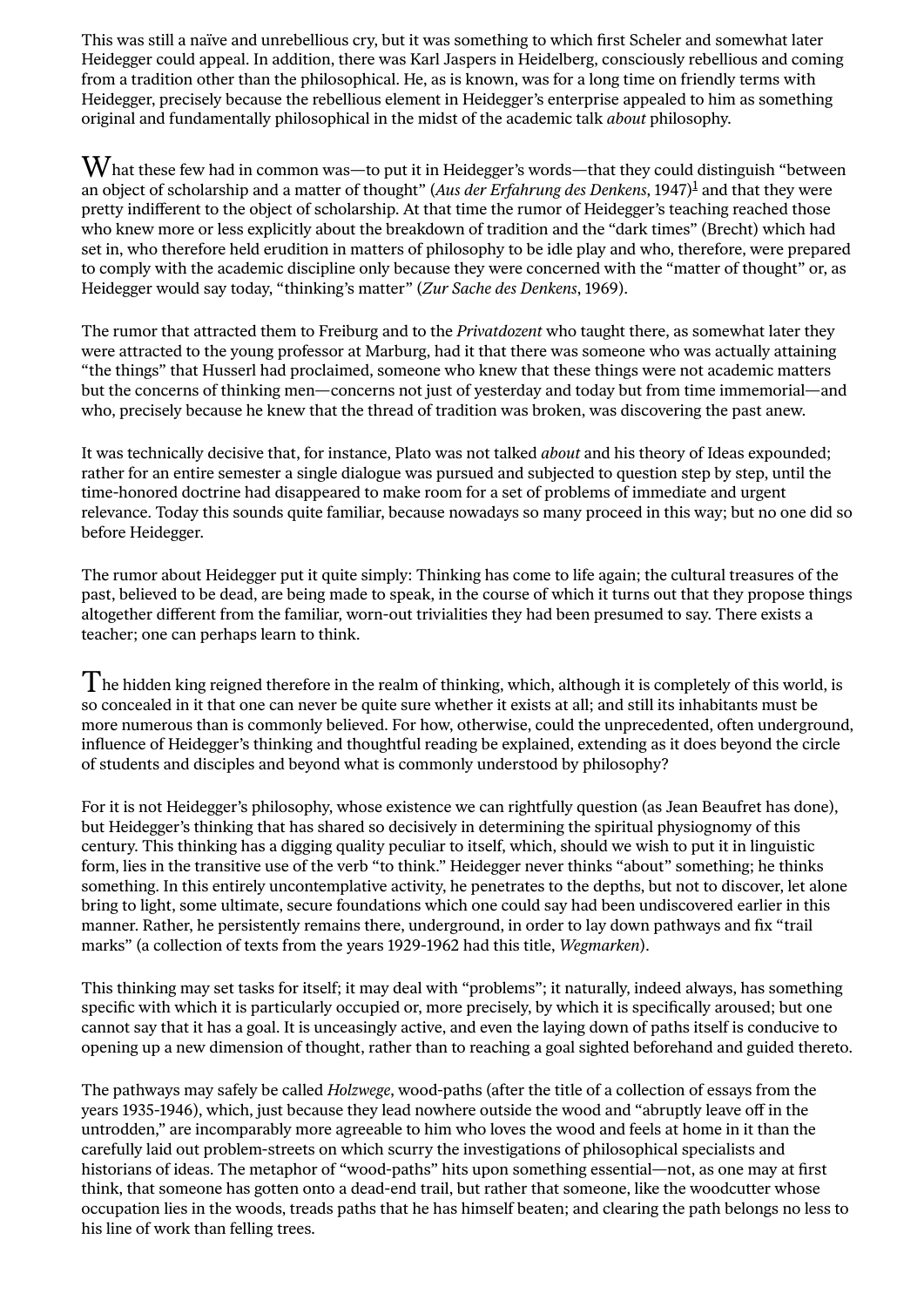$\mathrm{O}_\mathrm{of}$  this deep plane, dug up and cleared, as it were, by his own thinking, Heidegger has laid down a vast network<br>On thought-paths: and the single immediate result, which has been understandably noticed, and somet of thought-paths; and the single immediate result, which has been understandably noticed, and sometimes imitated, is that he has caused the edifice of traditional metaphysics—in which, for a long time, no one had felt quite at ease in any case—to collapse, just as underground tunnels and subversive burrowings cause the collapse of structures whose foundations are not deeply enough secured.

As to Heideger's share in the collapse of metaphysics, which was imminent anyway, what we owe him, and only him, is that this collapse took place in a manner worthy of what had preceded it: that metaphysics was thought through to its end, and was not simply, as it were, overrun by what followed after it. "The end of philosophy," as Heidegger says in Zur Sache des Denkens (On the Matter of Thinking); but it was an end that is a credit to philosophy and holds her in honor, prepared for by one who was most profoundly bound to her and her tradition. For a lifetime he based his seminars and lectures on the philosophers' texts, and only in his old age did he venture to give a seminar on a text of his own. Zur Sache des Denkens contains the "protocol for a seminar on the lecture 'Zeit und Sein' ['Time and Being']," which forms the first part of the book.

This is a historical matter, perhaps even one of the first order, but it need not trouble those of us who stand outside all the guilds, including the historical. That Kant could with justice, from a specific perspective, be called the "all-crushing one" has little to do with who Kant was—as distinguished from his historical role.

 $\rm T$ hat something like Heidegger's passionate thinking exists is indeed, as we can recognize afterward, a condition of the possibility of there being any philosophy at all. But it is more than questionable, especially in our century, that we would ever have discovered this without the existence of Heideger's thinking. This passionate thinking, which rises out of the simple fact of being-born-in-the-world and now "thinks recallingly and responsively the meaning that reigns in everything that is" (*Gelassenheit*, 1959, p. 15), <sup>[2](#page-5-1)</sup> can no more have a final goal—cognition or knowledge—than can life itself. The end of life is death, but man does not live for death's sake, but because he is a living being; and he does not think for the sake of any result whatever, but because he is a "thinking, that is, a musing being" (ibid.).

I have said that people followed the rumor about Heideger in order to learn thinking. What was experienced was that thinking as pure activity—and this means impelled neither by the thirst for knowledge nor by the drive for cognition—can become a passion which not so much rules and oppresses all other capacities and gifts, as it orders them and prevails through them. We are so accustomed to the old opposition of reason versus passion, spirit versus life, that the idea of a passionate thinking, in which thinking and aliveness become one, takes us somewhat aback. Heideger himself once expressed this unification—on the strength of a proven anecdote—in a single sentence, when at the beginning of a course on Aristotle he said, in place of the usual biographical introduction, "Aristotle was born, worked, and died."

A consequence of this is that thinking acts in a peculiarly destructive or critical way toward its own results. To be sure, since the philosophical schools of antiquity, philosophers have exhibited an annoying inclination toward system building, and we often have trouble disassembling the constructions they have built, when trying to uncover what they really thought. This inclination does not stem from thinking itself, but from quite other needs, themselves thoroughly legitimate. If one wished to measure thinking, in its immediate, passionate liveliness, by its results, then one would fare as with Penelope's veil—what was spun during the day would inexorably undo itself again at night, so that the next day it could be begun anew. Each of Heideger's writings, despite occasional references to what was already published, reads as though he were starting from the beginning and only from time to time taking over the language already coined by him—a language, however, in which the concepts are merely "trail marks," by which a new course of thought orients

#### itself.

Heideger refers to this peculiarity of thinking when he emphasizes that "the critical question, what the matter of thought is, belongs necessarily and constantly to thinking"; when, on the occasion of a reference to Nietzsche, he speaks of "thinking's recklessness, beginning ever anew"; when he says that thinking "has the character of a retrogression." And he practices the retrogression when he subjects Being and Time to an "immanent criticism," or establishes that his own earlier interpretation of Platonic truth "is not tenable," or speaks generally of the thinker's "backward glance" at his own work, "which always becomes a *retractatio*," not actually a recanting, but rather a fresh rethinking of what was already thought (in Zur Sache des Denkens, pp. 61, 30, 78).

Every thinker, if only he grows old enough, must strive to unravel what have actually emerged as the results of his thought, and he does this simply by rethinking them. (He will say with Jaspers, "And now, when you just wanted really to start, you must die.") The thinking "I" is ageless, and it is the curse and the blessing of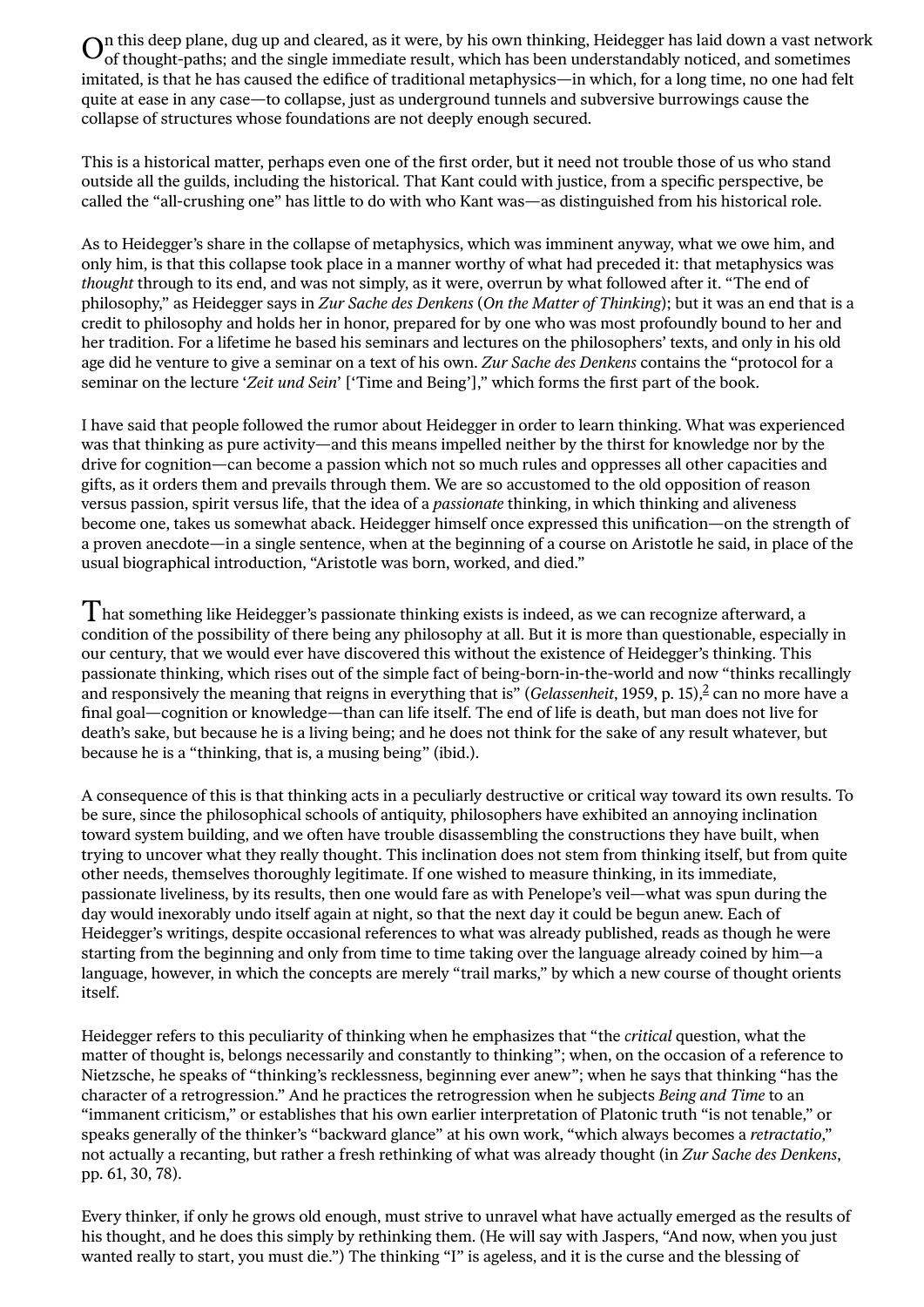thinkers, so far as they exist only in thinking, that they become old without aging. Also, the passion of thinking, like the other passions, seizes the person—seizes those qualities of the individual of which the sum, when ordered by the will, amounts to what we commonly call "character"—takes possession of him and, as it were, annihilates his "character" which cannot hold its own against this onslaught. The thinking "I" which "stands within" the raging storm, as Heidegger says, and for which time literally stands still, is not just ageless; it is also, although always specifically other, without qualities. The thinking "I" is everything but the self of consciousness.

Moreover, thinking, as Hegel, in a letter to Zillmann in 1807, remarked about philosophy, is "something solitary," and this not only because I am alone in what Plato speaks of as the "soundless dialogue with myself" (Sophist 263e), but because in this dialogue there always reverberates something "unutterable" which cannot be brought fully to sound through language and articulated in speech, and which, therefore, is not communicable, not to others and not to the thinker himself. It is presumably this "unsayable," of which Plato speaks in the Seventh Letter, that makes thinking such a lonely business and yet forms the ever varied fertile soil from which it rises up and constantly renews itself. One could well imagine that—though this is hardly the case with Heideger—the passion of thinking might suddenly beset the most gregarious man and, in consequence of the solitude it requires, ruin him.

The first and, so far as I know, the only one who has ever spoken of thinking as a *pathos*, as something to be borne by enduring it, was Plato, who, in the Theaetetus (155d), calls wonder the beginning of philosophy; he certainly does not mean by this the mere surprise or astonishment that arises in us when we encounter something strange. For the wonder that is the beginning of thinking—as surprise and astonishment may well be the beginning of the sciences—applies to the everyday, the matter-of-course, what we are thoroughly acquainted and familiar with; this is also the reason why it cannot be quieted by any knowledge whatever. Heidegger speaks once, wholly in Plato's sense, of the "faculty of wondering at the simple," but, differently from Plato, he adds, "and of taking up and accepting this wondering as one's abode" (Vorträge und Aufsätze, 1954, Part III, p. 259).

 $\bf{Compared}$  with other places in the world, the habitations of human affairs, the residence of the thinker is a "place of stillness" (Zur Sache des Denkens, p. 75). Originally it is wonder itself which begets and spreads the stillness; and it is because of this stillness that being shielded against all sounds, even the sound of one's own voice, becomes an indispensable condition for thinking to evolve out of wonder. Enclosed in this stillness there happens a peculiar metamorphosis which affects everything falling within the dimension of thinking in Heideger's sense. In its essential seclusion from the world, thinking always has to do only with things absent, with matters, facts, or events which are withdrawn from direct perception. If you stand face to face with a man, you perceive him, to be sure, in his bodily presence, but you are not thinking of him. And if you think about him while he is present, you are secretly withdrawing from the direct encounter. In order to come close, in thinking, to a thing or to a human being, it or he must lie for direct perception in the distance. Thinking,

says Heidegger, is "coming-into-nearness to the distant" (Gelassenheit p. 45; cf. Discourse on Thinking, p. 68).

This addition seems to me decisive for reflecting on who Martin Heideger is. For many—so we hope—are acquainted with thinking and the solitude bound up with it; but clearly, they do not have their residence there. When wonder at the simple overtakes them and, yielding to the wonder, they engage in thinking, they know they have been torn out of their habitual place in the continuum of occupations in which human affairs take place, and will return to it again in a little while. The abode of which Heidegger speaks lies therefore, in a metaphorical sense, outside the habitations of men; and although "the winds of thought," which Socrates (according to Xenophon) was perhaps the first to mention, can be strong indeed, still these storms are even a degree more metaphorical than the metaphor of "storms of the age."

One can easily bring this point home by a familiar experience. We go on journeys in order to see things in faraway places; in the course of this it often happens that the things we have seen come close to us only in retrospect or recollection, when we no longer are in the power of the immediate impression—it is as if they disclose their meaning only when they are no longer present. This inversion of relationship—that thinking removes what is close by, withdrawing from the near and drawing the distant into nearness—is decisive if we wish to find an answer to the question of where we are when we think. Recollection, which in thinking becomes remembrance, has played so prominent a role as a mental faculty in the history of thinking about thinking, because it guarantees us that nearness and remoteness, as they are given in sense perception, are actually susceptible of such an inversion.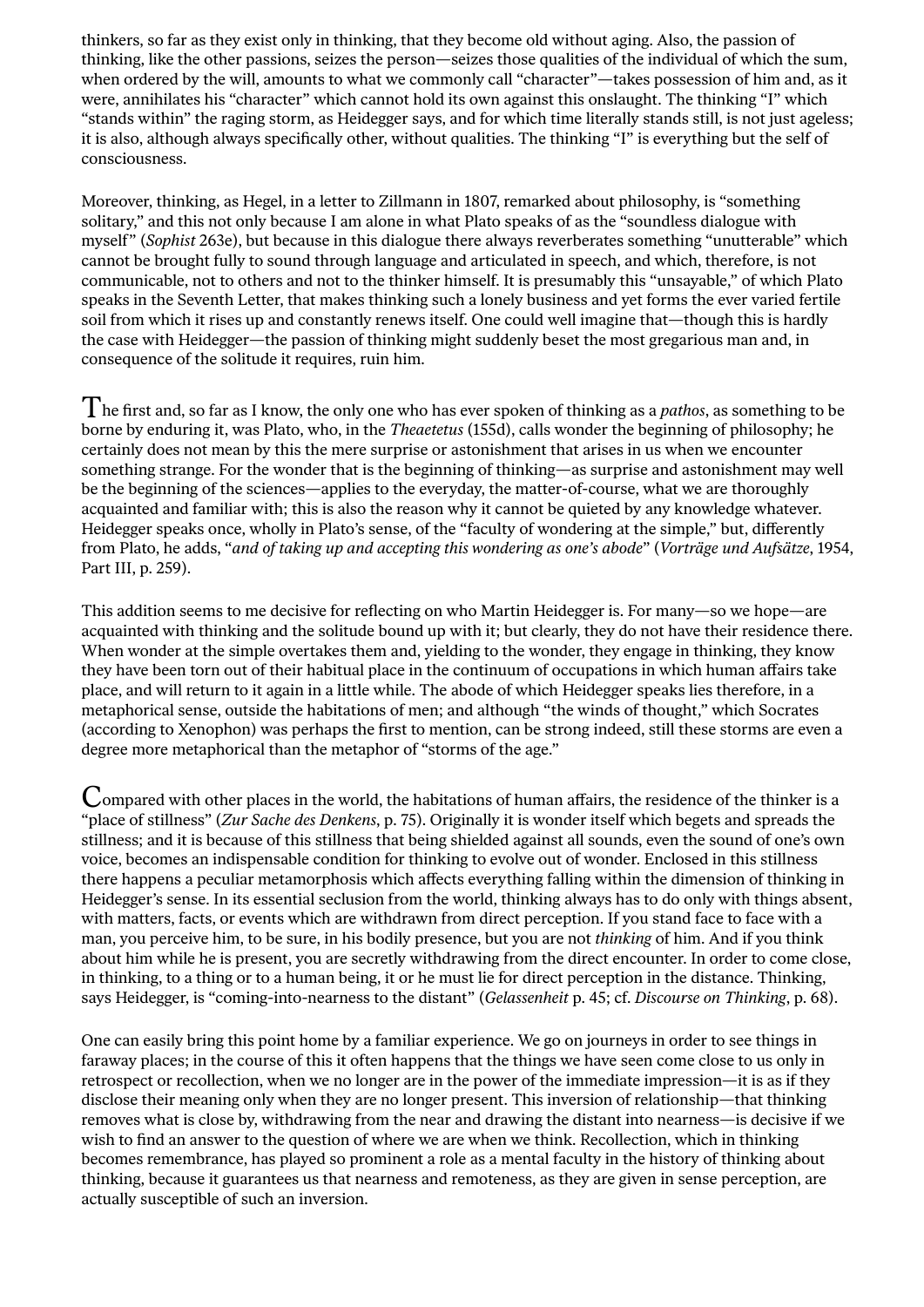H eidegger has expressed himself only occasionally, by suggestion, and for the most part negatively, about the "abode" where he fools at home the regidence of thinking as exumple says that thinking's questioning the "abode" where he feels at home, the residence of thinking—as when he says that thinking's questioning is not "part of everyday life...it gratifies no urgent or prevailing need. The questioning itself is 'out of order.' " (An Introduction to Metaphysics, Anchor Books, 1961, pp. 10-11). But this nearness-remoteness relation and its inversion in thinking pervades Heideger's whole work, like a key to which everything is attuned. Presence and absence, concealing and revealing, nearness and remoteness—their interlinkage and the connections prevailing among them—have next to nothing to do with the truism that there could not be presence unless absence were experienced, nearness without remoteness, discovery without concealment.

Seen from the perspective of thinking's abode, "withdrawal of Being" or "oblivion of Being" reigns in the ordinary world which surrounds the thinker's residence, the "familiar realms…of everyday life," i.e., the loss of that with which thinking—which by nature clings to the absent—is concerned. Annulment of this "withdrawal," on the other side, is always paid for by a withdrawal from the world of human affairs, and this remoteness is never more manifest than when thinking ponders exactly these affairs, training them into its own sequestered stillness. Thus, Aristotle, with the great example of Plato still vividly in view, has already strongly advised philosophers against dreaming of the philosopher-king who would rule ta ton anthropon *pragmata*, the realm of human affairs.

T here too, he tells, apparently for the first time, the story of Thales and the Thracian peasant girl, who, watching the "wise man" glance upward in order to observe the stars only to fall into the well, laughed that someone who wants to know the sky should be so ignorant of what lies at his feet. Thales, if we are to trust Aristotle, was very much offended—the more so as his fellow citizens used to scoff at his poverty—and he proved by a large speculation in oil presses that it was an easy matter for "wise men" to get rich if they were to set their hearts on it (Politics, 1259a ff.). And since books, as everyone knows, are not written by peasant girls, the laughing Thracian child had still to submit to Hegel's saying about her that she had no sense at all for higher things.

"The faculty of wondering," at least occasionally, "at the simple" is presumably inherent in all humans, and the thinkers well-known to us from the past and in the present should then be distinguished by having developed out of this wonder the capacity to think and to unfold the trains of thought that were in each case suitable to them. However, the faculty of "taking up this wondering as one's permanent abode" is a different matter. This is extraordinarily rare, and we find it documented with some degree of certainty only in Plato, who expressed himself more than once and most drastically in the *Theaetetus* (173d to 176) on the dangers of such a residence.

 $\mathbf N$ ow we all know that Heidegger, too, once succumbed to the temptation to change his "residence" and to get involved in the world of human affairs. As to the world, he was served somewhat worse than Plato, because the tyrant and his victims were not located beyond the sea, but in his own country. $^3$  $^3$  As to Heidegger himself, I believe that the matter stands differently. He was still young enough to learn from the shock of the collision, which after ten short hectic months thirty-seven years ago drove him back to his residence, and to settle in his thinking what he had experienced.

What emerged from this was his discovery of the will as "the will to will" and hence as the "will to power." In modern times and above all in the modern age, much has been written about the will, but despite Kant, despite even Nietzsche, not very much has been found out about its nature. However that may be, no one

Plato who, in the Republic, wanted not only to put an end to poetry but also to forbid laughter, at least to the class of guardians, feared the laughter of his fellow citizens more than the hostility of those holding opinions opposed to the philosopher's claim to absolute truth. Perhaps it was Plato himself who knew how likely it is that the thinker's residence, seen from the outside, will look like the Aristophanic Cloud-cuckoo-land. At any rate, he was aware of the philosopher's predicament: if he wants to carry his thoughts to market, he is likely to become the public laughingstock; and this, among other things, may have induced him, at an advanced age, to set out for Sicily three times in order to set the tyrant of Syracuse right by teaching him mathematics as the indispensable introduction to philosophy and hence to the art of ruling as a philosopher king.

He didn't notice that this fantastic undertaking, if seen from the peasant girl's perspective, looks considerably more comical than Thales's mishap. And to a certain extent he was right in not noticing; for, so far as I know, no student of philosophy has ever dared to laugh, and no writer who has described this episode has even smiled. Men have obviously not yet discovered what laughter is good for—perhaps because their thinkers, who have always been ill-disposed toward laughter, have let them down in this respect, even though a few of them have racked their brains over the question of what makes us laugh.